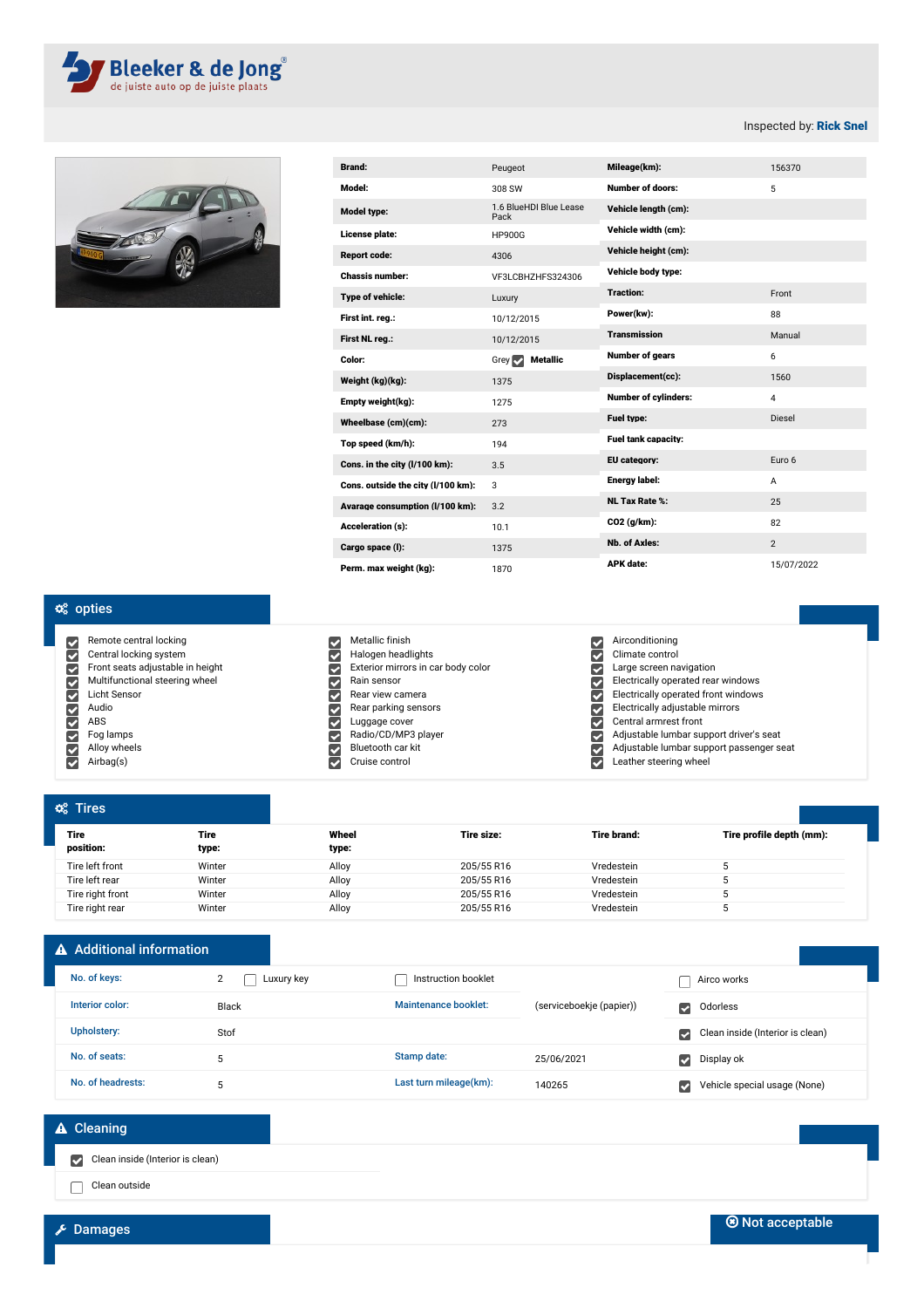







Front left door - Scratch

| <b>E</b> Damages                  | <b>8</b> Acceptable |
|-----------------------------------|---------------------|
|                                   |                     |
| $\bullet$ $\bullet$ Extra options |                     |

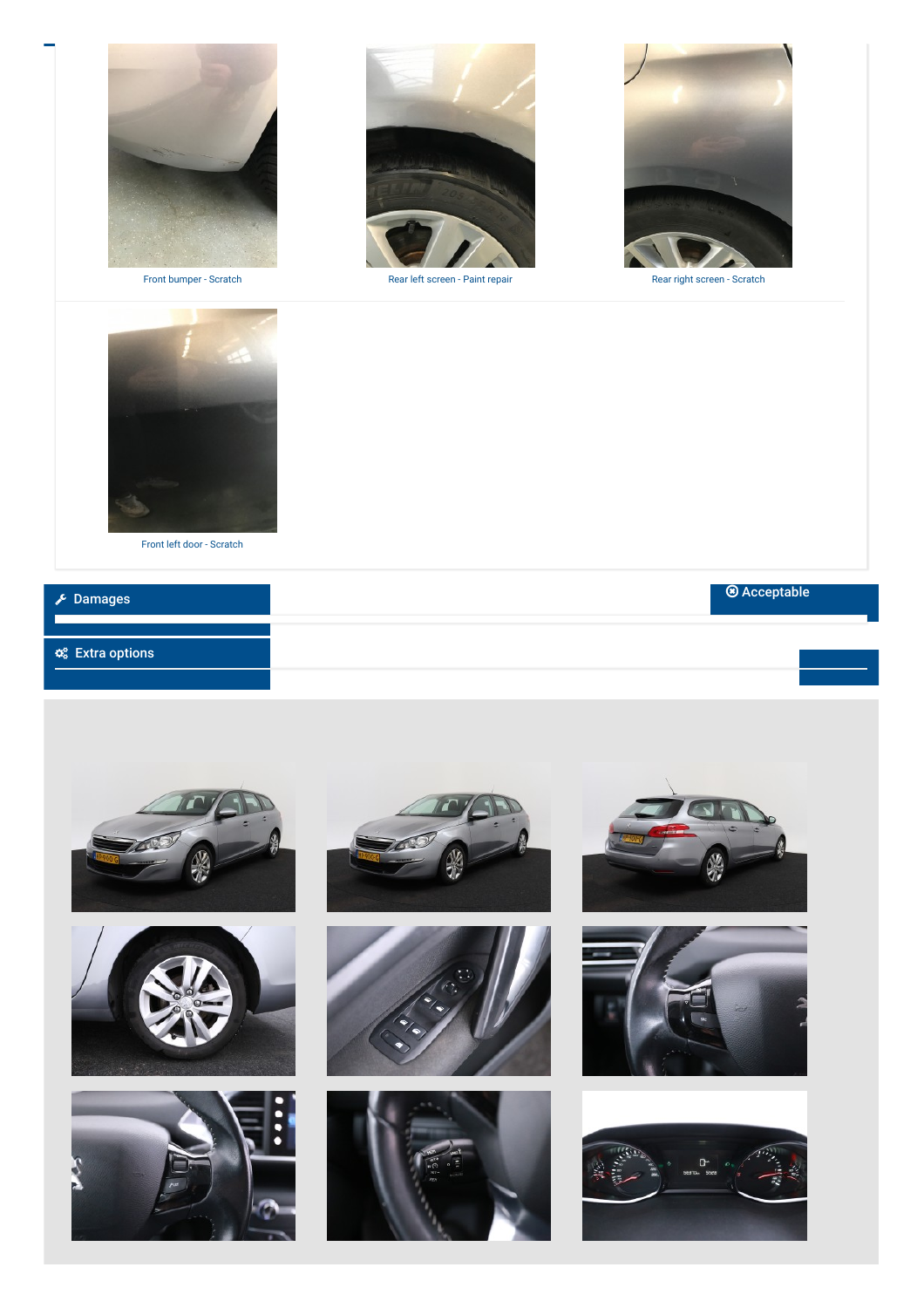